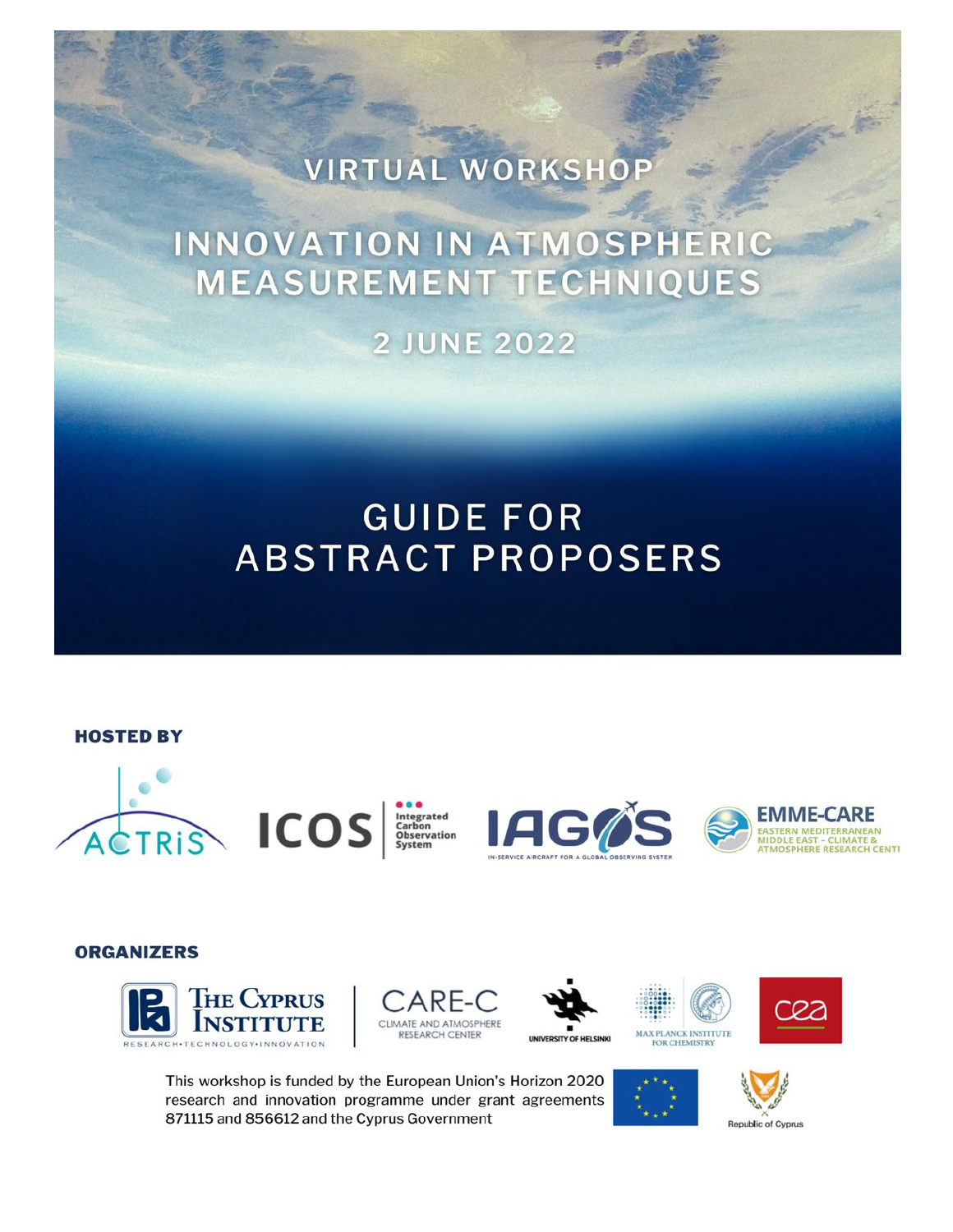# Guidelines for Inclusion in the Workshop Programme

## 02 June 2022

## Content

| Introduction                                 | 3 |
|----------------------------------------------|---|
| <b>Call for Abstracts</b>                    | 3 |
| <b>Guidelines for Abstract Submission</b>    | 4 |
| <b>Abstract Form Submission</b>              | 5 |
| Rules for the Submission of Abstracts        | 5 |
| <b>Abstract Submitters' Declaration</b>      | 6 |
| <b>Abstract Selection &amp; Presentation</b> | 6 |
| GDPR                                         | 6 |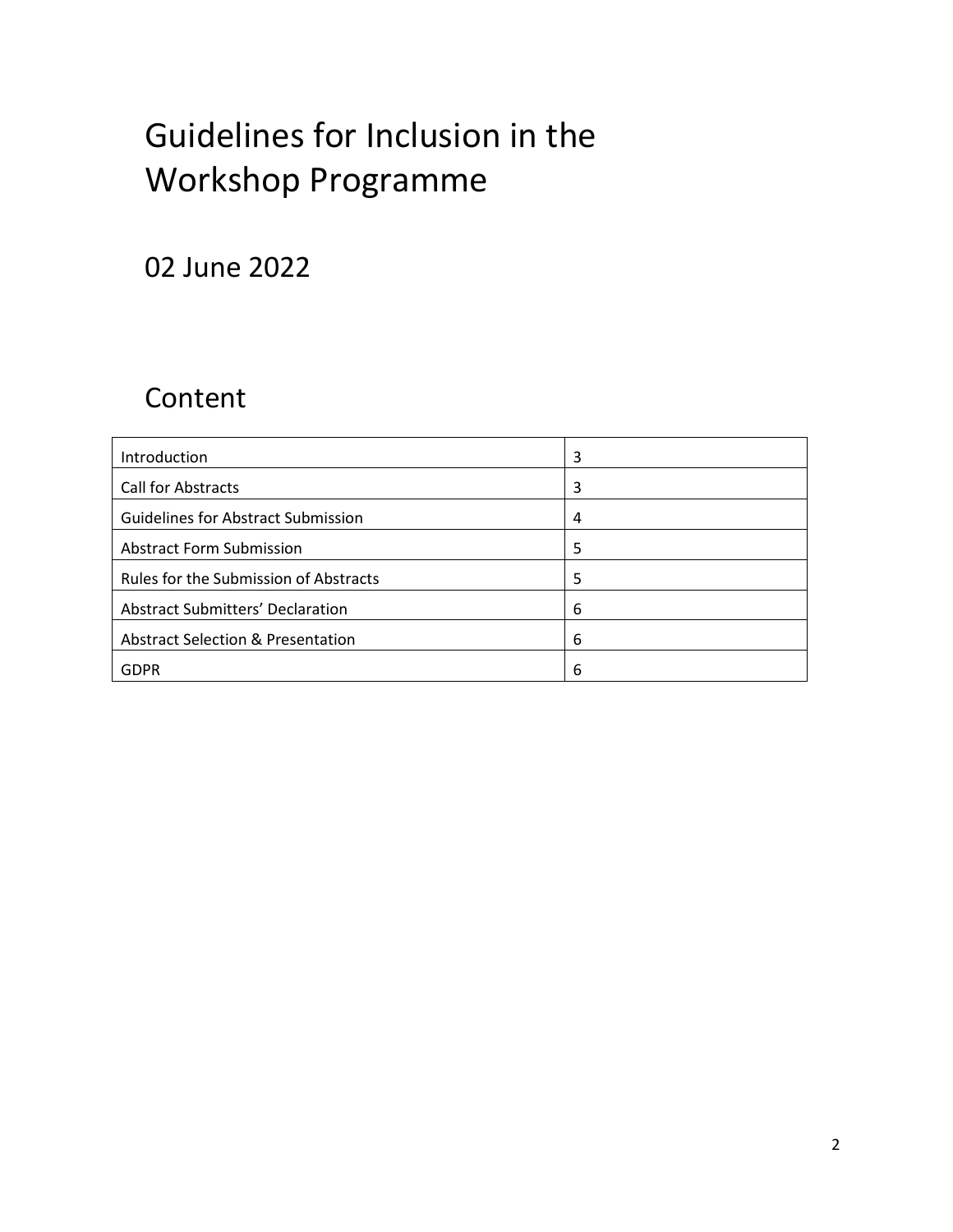#### **INTRODUCTION**

European Research Infrastructures ACTRIS (The Aerosol, Clouds and Trace Gases Research Infrastructure - actris.eu), ICOS (Integrated Carbon Observation System – [icos-cp.eu\)](https://www.icos-cp.eu/index.php/) and IAGOS (In-service Aircraft for a Global Observing System – [iagos.org\)](https://www.iagos.org/), in collaboration with EMME-CARE (Eastern Mediterranean and Middle East Climate and Atmosphere Research Center – [emme-care.cyi.ac.cy\)](about:blank) are hosting a **virtual workshop on Innovation in Atmospheric Measurement Techniques** on **Thursday the 2nd of June**.

Through a day of sessions, talks, and activities the workshop aims at bringing together Atmospheric Science communities to discuss the latest innovations in the sector. Expect to find out about new technologies, products, services and instrumentation and access unique opportunities for networking and R&D collaborations.

The workshop is organized by the Climate and Atmosphere Research Center (CARE-C) of the Cyprus Institute, with the support of the University of Helsinki, the Max Planck Institute for Chemistry in Mainz (MPIC) and the French Alternative Energies and Atomic Energy Commission (CEA).

#### **CALL FOR ABSTRACTS**

The Scientific Committee (SC) is now inviting submissions for **oral presentations and pitch contributions**  for inclusion in the workshop programme on Innovation in Atmospheric Measurement Techniques*.*

While the SC welcomes submissions on any aspect of Innovation in Atmospheric Sciences, we are particularly interested in receiving submissions that will contribute to knowledge exchange on the latest innovations in terms of technologies, instrumentations and practices in the sector and their applications, as well as examples of collaboration and knowledge-exchange best practices between academia, industry and the public sector.

The SC seeks current and thought-provoking abstracts and speakers who can engage their audiences with quality-driven content in informative and engaging discussions.

Please read this guide carefully, and send us your proposal(s) online through the submission form.

Please note that late submissions will not be reviewed by the SC.

#### **Deadline for submissions: 23 May 2022**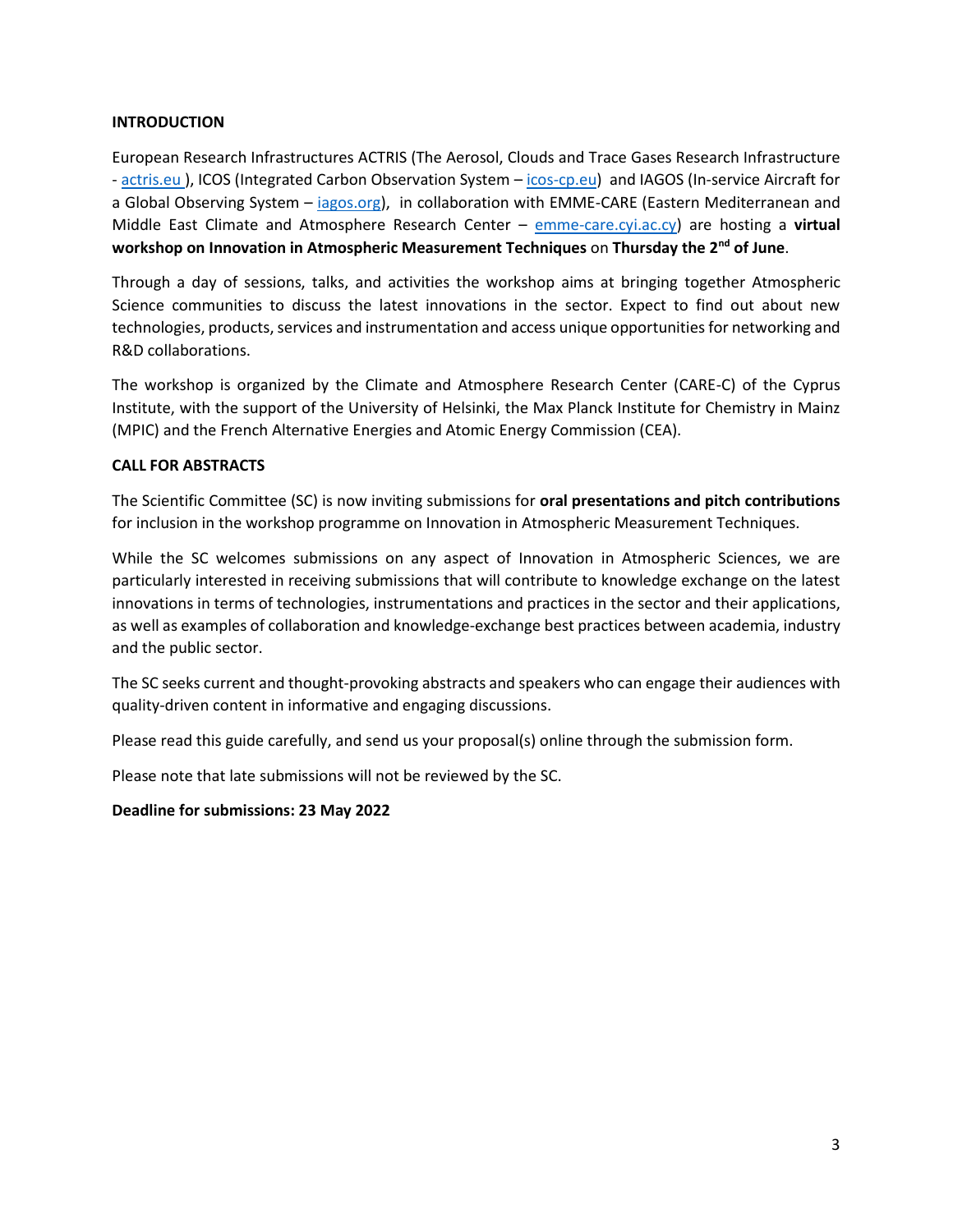#### **GUIDELINES FOR ABSTRACT SUBMISSION**

#### **WHO CAN SUBMIT?**

Proposed abstracts must be of interest to professionals, researchers and students currently working on or interested in innovation in Atmospheric Measurement Techniques, but anyone may make a submission.

#### **TOPICS**

You can submit an abstract within any area of Innovation in Atmospheric Sciences, though applicants are strongly encouraged to propose abstracts that report on innovation and fit within the following topics:

- 1. Recent technical developments in Atmospheric Measurement Techniques (in-situ/remote sensing) on:
	- a. Aerosols, Clouds, Reactive trace gases (VOCs, …)
	- b. Greenhouse gases
	- c. Air Quality (EU regulated and non-EU regulated)
	- d. Meteorology
- 2. Atmospheric Modeling
- 3. Atmospheric Data Products
- 4. International Flagship R&I initiatives
- 5. Other

#### **PRESENTATION FORMAT**

Abstract submissions selected by the SC will be offered slots to present in one of two formats:

- 1. Oral Presentation: 7-minute presentation. Presenters are free to select their desired presentation style as long as this is suited to the duration and is compatible with the virtual nature of the workshop. Each presentation should be given by one speaker/presenting author. Time for questions and answers will be allocated additional to the presentation.
- 2. Pitch: 2-minute presentation (1 slide). Pitch presentations will be grouped within relevant thematic sessions, moderated by a Chair. Each session will start with a short introduction of the subject by the Chair, followed by the presentations of the session pitches. The Chair will then moderate a Q&A and open discussion with session attendees. Pitch presenters should prepare only one (1) slide to support their presentation that they will be required to share with workshop organizers in advance of the workshop date.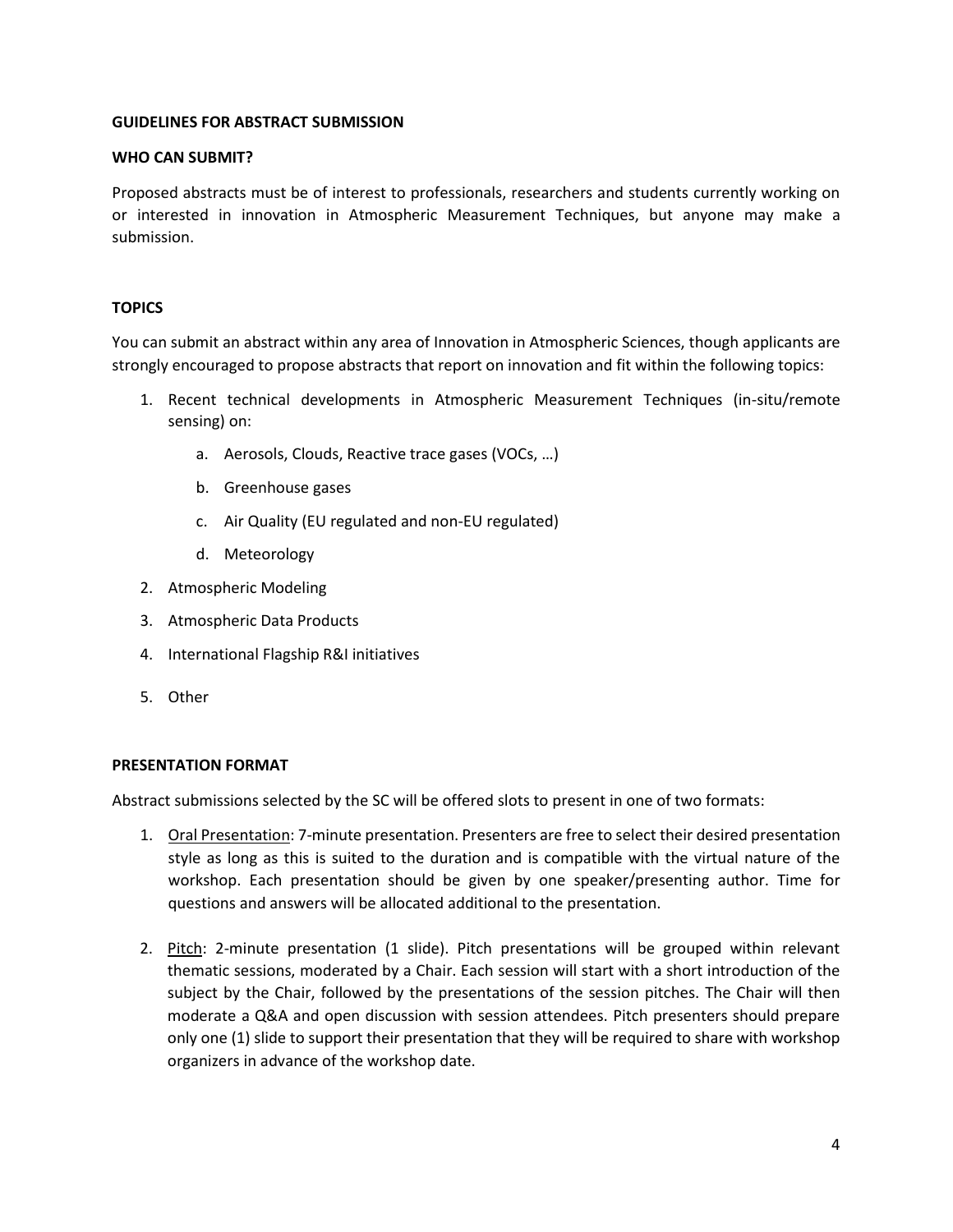#### **GUIDELINES FOR ABSTRACT FORM SUBMISSION**

- **Title**: Please provide a clear and concise title for your presentation. Limited to 20 words in UPPER CASE.
- **Topic**: Please select one (1) among the seven 7 topics and sub-topics provided
- **Presenters:** You will be able to list as many authors as you wish but the presenting author is the main contact for communications about the abstract. The presenting author's contact details should be submitted so that the presenting author receives the correspondence about the abstract.
- **Abstract**: Please include a short descriptive piece explaining your presentation (circa 500 words). We encourage you to submit an abstract which covers the following sections: background, purpose, methods, results, and conclusion.
- **Recommendations:** We encourage submitters to take into account the following aspects:
	- Overall clarity of submission
	- Appropriateness to the interests of the intended audience
	- The intended learning outcomes take away messages
	- The relevance and timeliness of the content
	- The novelty of the information proposed by the abstract
	- Relevance to the Workshop theme and alignment to the focus on innovation

#### **RULES FOR THE SUBMISSION OF ABSTRACTS**

- Abstracts must be submitted using the online abstract submission form accessible through the event webpage. Abstracts received through any other means will not be considered.
- All abstracts accepted for presentation will be published on the Workshop webpage and online handbook prior to the workshop.
- All abstracts should be submitted in English and at a language quality level suitable for publication.
- It is the presenting author(s) responsibility to ensure that all co-authors are aware of the content of the abstract before submission.
- You may submit more than 1 abstract. However, presenters that are accepted for oral presentation will be permitted to give only 1 oral presentation. Any additional accepted abstracts may be pitch only.